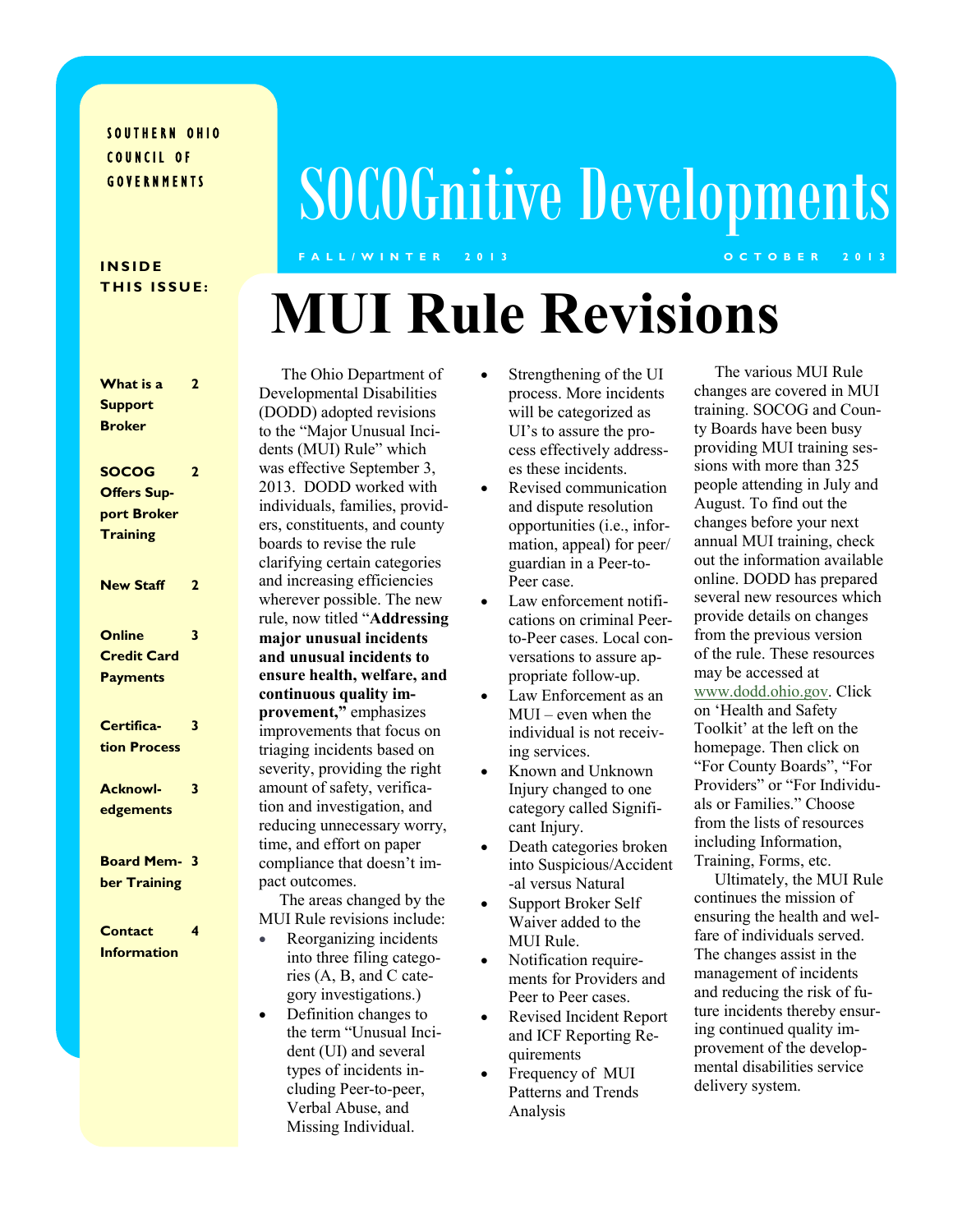#### **P A G E 2**

## **New Staff**



Tracey Perry, Investigative Agent, started in July covering Jackson, Gallia and Meigs Counties.



Melissa Gampp, SSA Assistant, started at Scioto County Board in August.



Rachel Lenegar, SSA Assistant, started at Scioto County Board in August.

# **What is a Support Broker?**

 A Support Broker is a new entity which exists to assist an individual in directing their own services and budget. A **Support Broker** is considered an agent of the individual, and assists with responsibilities regarding participant direction. A Support Broker's duties include assisting the individual with negotiating rates for independent providers (where applicable), helping the individual to select providers, and assisting with communication/ coordination between the individual, their Service and Support

Administrator, and the Financial Management Services entity.

 A Support Broker is chosen by the individual and may be paid or unpaid. All persons who wish to serve as a Support Broker, whether paid or unpaid, must successfully complete the Support Broker training established by DODD. All paid Support Brokers must be certified through DODD. In addition, a Support Broker must have at least an Associate Degree or two years of experience providing one-to-one support to someone with developmental disabilities.

Legal guardians, as well as family members who reside with the individual, may serve as Support Brokers -- but only on an unpaid basis. The following *cannot be* a Support Broker: County Boards; County Board employees; SELF waiver providers (and their employees); Contractors/related entities of SELF waiver providers. Whether paid or unpaid, before becoming a Support Broker, one must apply to become a Support Broker, using the DODD online 'Provider Certification Wizard.'

# **SOCOG Offers Support Broker Training for SELF Waiver**

 All Support Brokers must attend the Support Broker Certification training in order to be eligible to serve as a Support Broker. Paid Support Brokers must complete the certification process and be certified through DODD in order to bill for Support Broker Services.

 SOCOG will be hosting the Support Broker Certification Training as part of a statewide effort to provide

participants a variety of locations in which to obtain the certification training. SOCOG will be providing the training on October 16, 2013 and again in April and October of 2014, with dates to be determined at a later time. The October 2013 training will be from 9:30 a.m. until 3:30 p.m. and will be held at the Jobs One Stop Building at 150 East Second Street, Chillicothe, Ohio 45601.

If you are interested in attending this training, you can register for the training by visiting the DODD website and choosing the training tab and then training and registration. There is no cost for this training.

 If you have additional questions, you may contact Jennifer Goodwin at [jgoodwin@socog.org](mailto:jgoodwin@socog.org) or by calling 614-296-5410.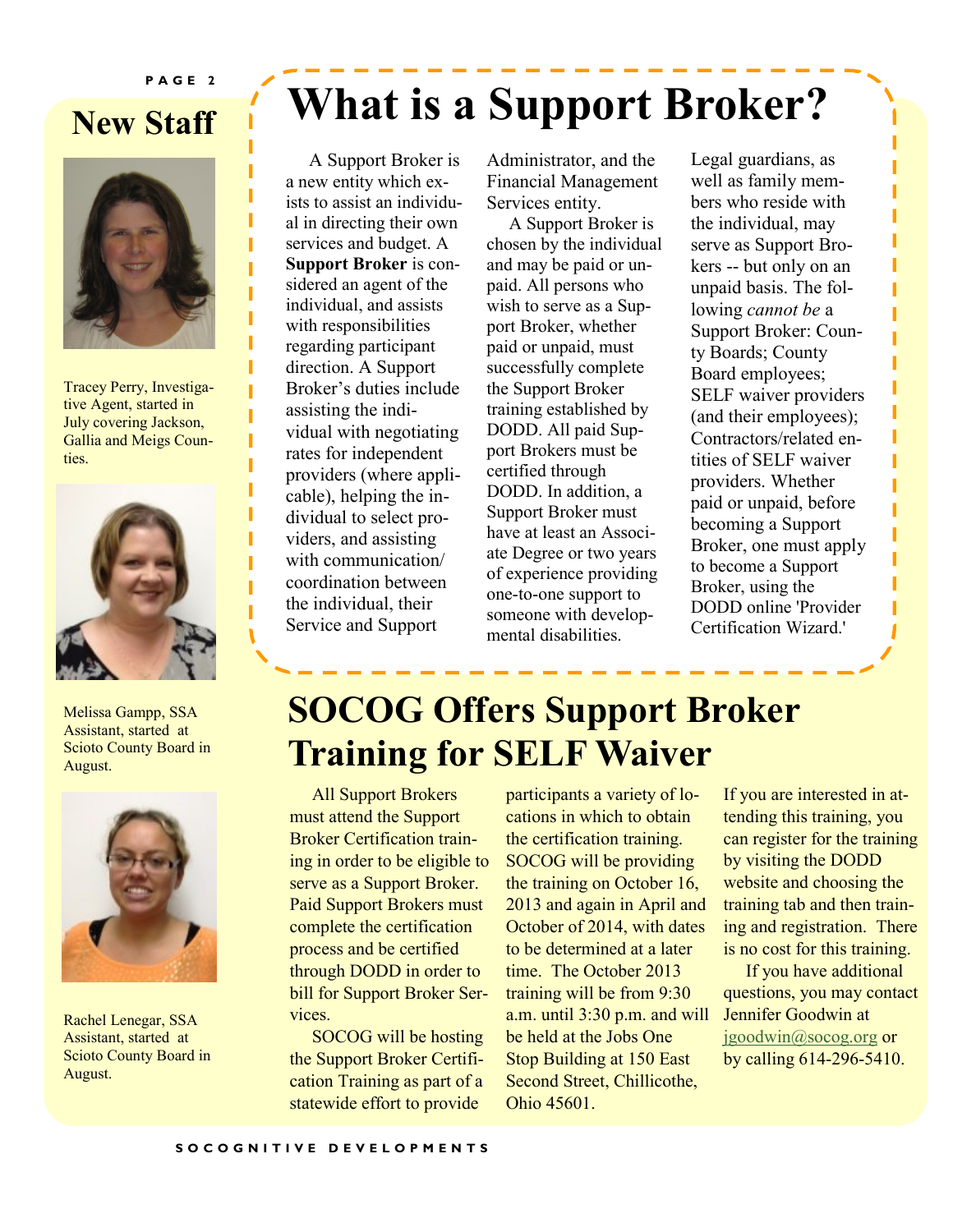### **SOCOG Accepts Credit Card Payment Online**

 Southern Ohio Council of Governments now accepts online payment for training registrations and provider billing by credit card. Under **Services** choose "Pay Online" or under **Training** choose "How to Register/Pay Online."

 Online registration can only be done if paying by credit card. You can register for a full day (8 hours) of training at a cost of \$100 or individually for classes at a cost of \$20 each. If paying

by cash, check or money order, register by calling 740-775-5030, ext. 103.

 Training and provider billing fees still may be paid in cash (in person only) or through the mail via check or money order made out to SOCOG and mailed to 126 East Second Street, Suite C, Chillicothe, OH, 45601.

 The training schedule, course descriptions and fee schedule can be found under **Training** at www.socog.org.

### **County Board Staff**

 Many County Board staff are required to be certified. Staff who have positions as an Adult Services Worker or Supervisor, a Service and Support Administrator or SSA Supervisor or as an Early Intervention Specialist for the county boards of Adams, Athens, Brown, Clinton, Gallia, Jackson, Meigs and Scioto complete the certification process through Southern Ohio Council

of Governments. The forms (application and worksheets) are located on our website at www.socog.org under both Services and Resources. You also will find training documentation forms for Adult Services and SSAs for the required trainings as listed on the worksheets. Copies of the approved certificates are posted on our website (updated monthly).

# **Acknowledgements**

- Jodi Arnett, Behavior Support Specialist is engaged to David Randy. A June 2014 wedding is planned.
- Allyssa Sharp, daughter of Kathy Sharp, Investigative Agent,

was selected sophomore attendant for homecoming court at Wheelersburg High School.

 Congratulations and thank you to Melissa Gampp

and Rachel Lenegar, SOCOG SSA assistants working at Scioto County Board of DD, for receiving a letter of commendation and appreciation from the Scioto

County Sheriff's Office for their generosity and care in providing assistance to an individual with disabilities and health issues.

## **County Board Member Training**

 SOCOG will be offering training for its 15 county board's board members on Wednesday, November 13, 2013 from 2:30 to 7 p.m. at the Wild Horse Café in Pomeroy, Ohio. Sessions for new board members will be held from 2:30 to 4:30 p.m. Set-up for dinner will occur from 4:30 to 5 p.m. and established board member training will be held from 5 to 7 p.m. Speakers include Bridget Gargan, Executive Director, OACB, and Randy Beach, Consultant, OACB.

 Attending board members can earn 4 CEUs if attending the full session or two hours if attending either the new board member or established board member training. Reservations can be made by contacting your county board superintendent.